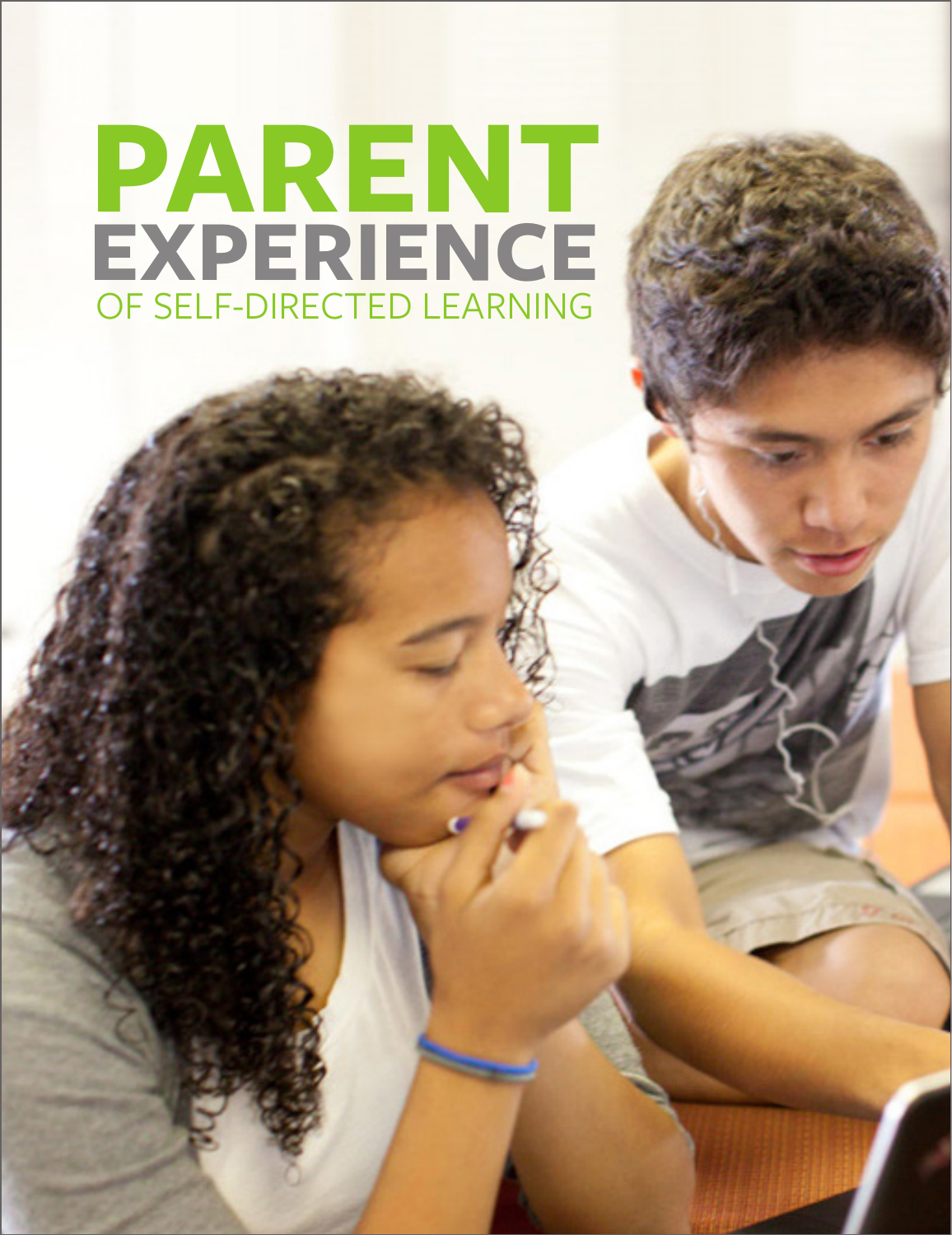## **PARENT EXPERIENCE** OF SELF-DIRECTED LEARNING

For many parents, Summit's self-directed learning model looks quite different from their personal experiences with school.

As parents prepare to send children off to college, they invariably worry about how they will fare in a new environment. Parents may not use the language of "noncognitive skills" to describe their child's ability to persist, seek challenges, or ask for help, yet these skills are often on parents' minds. This basic alignment between parents and educators can help engage parents around self-directed learning. And yet, self-directed learning is a very different approach to schooling than most parents have experienced themselves. Effectively communicating with parents about *why* self-directed learning will lead to better college outcomes has been a challenge and intense focus for Summit in 2013-14.

### **A New Type of School**

For many parents, Summit's self-directed learning model looks quite different from their personal experiences with school. From students learning on computers to a de-emphasis of teacher lectures to assessments based on cognitive skills, multiple elements of Summit's model understandably feel new. For some parents, this divergence between Summit's model and their own experiences with school may be a good

thing. Like their children, some parents at Summit have been enthusiastic about self-directed learning from Day 1. But for other parents, the novelty of Summit's self-directed model raised immediate questions about its effectiveness. These questions were exacerbated by technical issues – the online dashboard that Summit built for parents to track their child's progress, for example, was initially hard to interpret and parents had difficulty knowing what was happening in school. Together, the newness of the model, the technical difficulties, and the struggles that some students initially experienced with self-directed learning raised significant concerns among the Summit parent community.

### **Bringing Parents Onboard**

In response, Summit took several approaches that, over time, have led to a greater degree of trust and partnership between parents and the schools. First, and most importantly, Summit launched an effort to get as many parents as possible to visit and experience the self-directed model themselves. They found that attending a class, participating in an interactive parent-teacher night, or simply spending time in the building